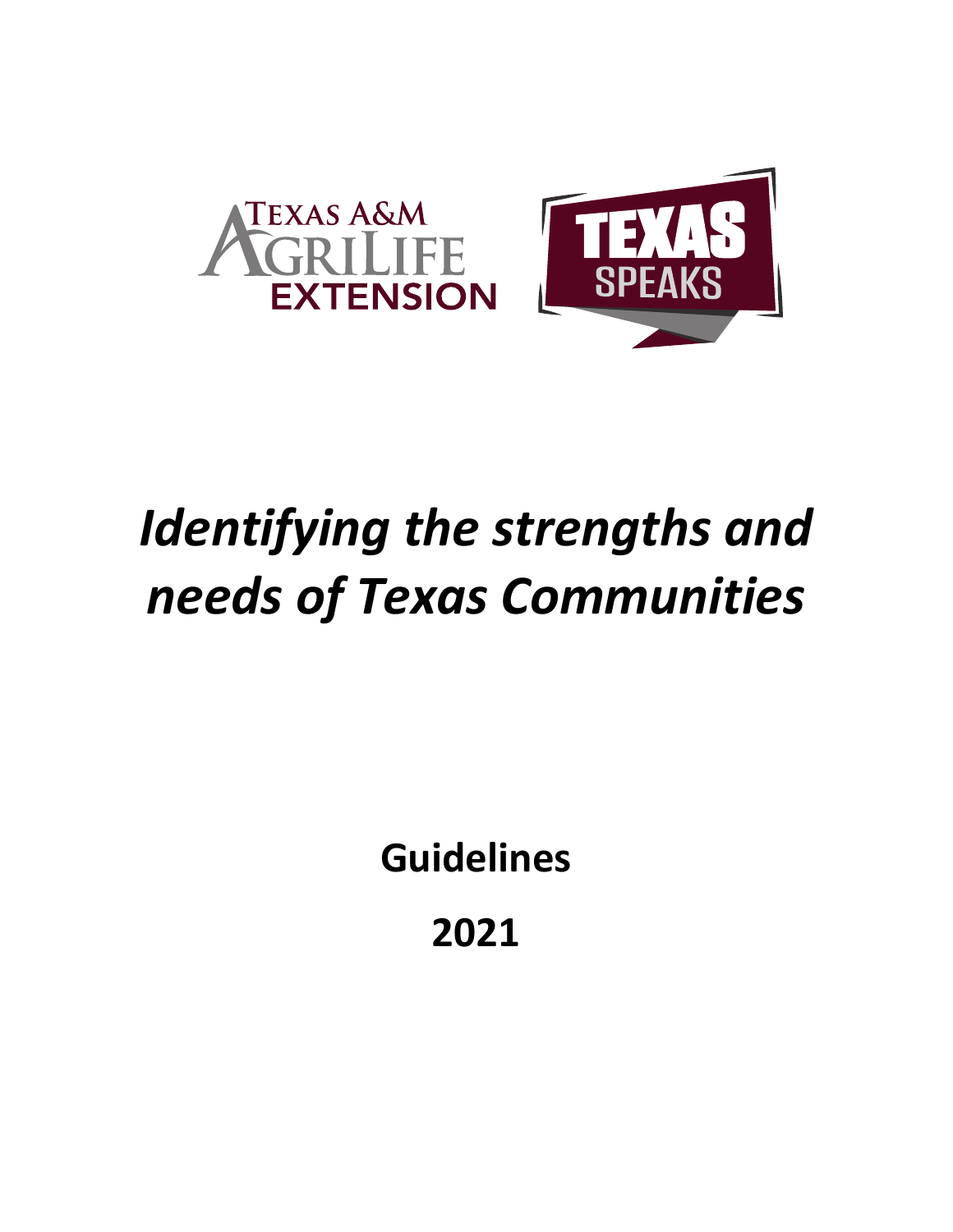## **WHY DO WE FOCUS ON ISSUE IDENTIFICATION?**

Developing educational programs based on community needs is the foundation of Texas A&M AgriLife Extension's success. The issue identification process provides an avenue to hear from all types of clientele and people within a county and the state. Providing solutions to local problems and issues will allow AgriLife Extension to remain viable to constituents. What could be more important to AgriLife Extension than listening to its "customers" – the people of Texas?

Our ability to meet educational needs depends on knowing what local residents see as their issues that impact their lives. There is no way to know the answers to these questions unless they are asked. TexasSpeaks is our way of asking these questions. This assessment will focus both on assets and needs in Texas communities. The process will be conducted virtually using online data collection technology to conduct the process.

TexasSpeaks is just one part of the process to identify issues. Other processes to collect information include, but are not limited to:

- Reviewing State and National Trends
- Listening to Commodity/Industry Groups
- Implementing State and Federal Mandates
- Reacting to Emerging Issues

The issues that surface from TexasSpeaks should be discussed with county committees, task forces, and subject matter specialists to determine the appropriate action for educational programming. Moreover, they should be shared with other agencies and educational groups to see if a program partnership can be formed to address the issue.

Texas A&M AgriLife Extension is unique because of our presence in every area of the state and dedication to serving Texans in many areas of need. This uniqueness provides an opportunity to bring together the people of Texas, other service agencies, and educational groups to help provide solutions to the problems and issues facing Texans.

# **OVERVIEW OF THE PROCESS**

The process of identifying relevant issues is fundamental to the program change model for Extension. Extension offers the involvement of local clientele in charting the course of the educational programs that Extension will offer.

## TexasSpeaks Process

TexasSpeaks will be conducted state-wide between February 1, 2021 and March 31, 2021 (end date subject to change). The process will be conducted virtually using online data collection technology. Citizens will be asked to identify both strengths and needs within their community.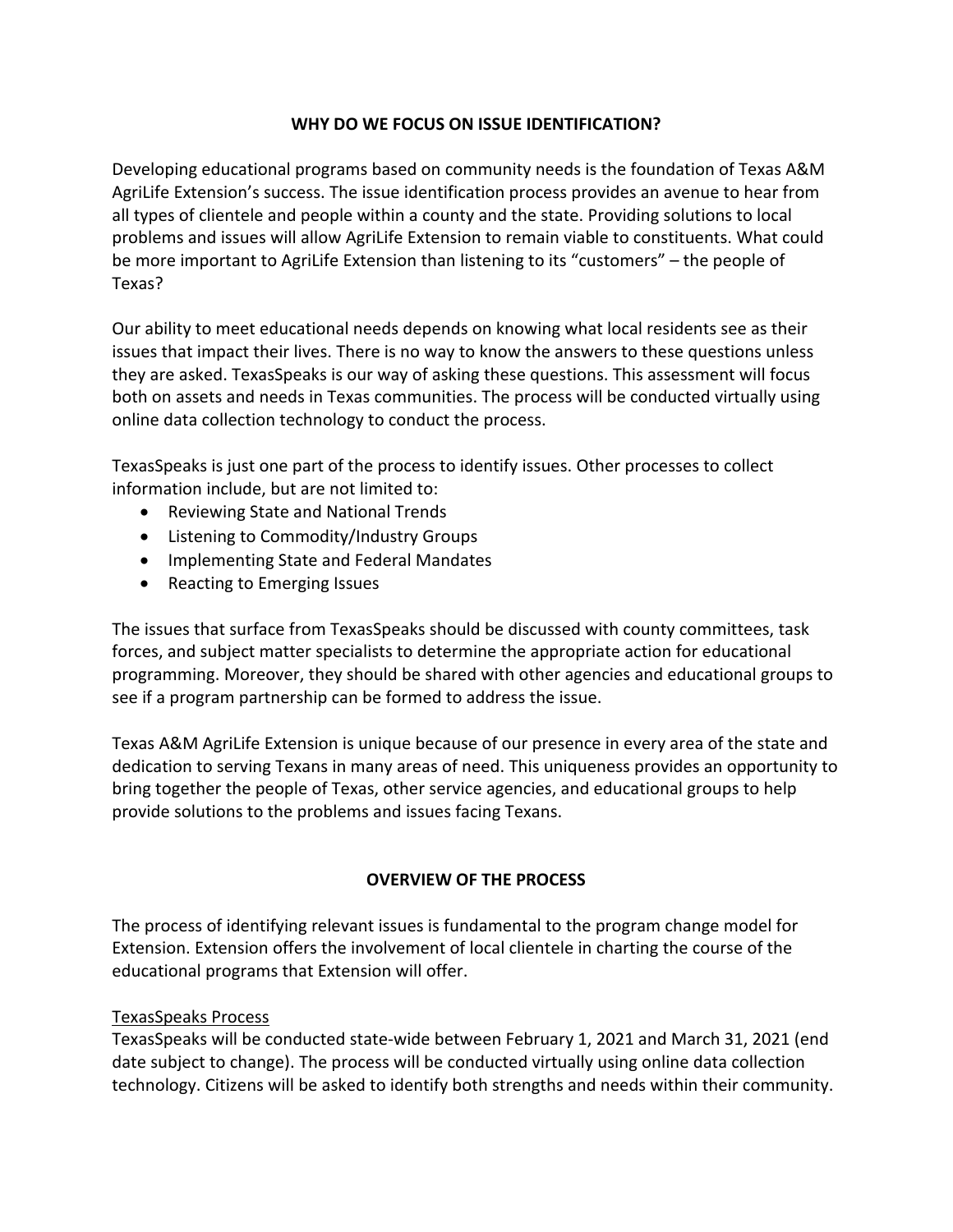Issues will be identified that Extension is not equipped to respond to, and those will be shared with other agencies and organizations who can respond appropriately. The following process should involve a diverse and representative group of individuals. We want to hear from as many people as possible.

Targeted efforts should be made to share the TexasSpeaks survey. These groups include, but are not limited to:

- Local school districts
- Major industry(s) in the county/commodity groups/ag producers/business leaders
- Chambers of Commerce
- Local and county government
- Social services groups
- Medical professionals
- Grassroots organizations
- Local civic groups
- Media including radio, television and newspapers
- Social media outlets
- Religious organizations
- Other key leaders/stakeholders in the community
- Youth

You are being asked to share this far and wide. The more people that participate the more representative the results will be. Our goal is for this process to go **VIRAL!!!**

# After TexasSpeaks

By late spring you should receive two (2) reports for your county. The first report will focus on all issues identified in TexasSpeaks who identified themselves as a resident of your county. The second report will focus on items identified in the process that relate to the mission and work of AgriLife Extension.

During a county staff conference, we will ask that you discuss both reports to determine if any changes to these reports need to be made. We will also ask that you discuss if changes to committee structure needs to be made to address Extension-related items contained in the report. If there are issues that do not have an appropriate planning group to address the issues, determine plans to form either a short-term or long-term group to assist in program development for that issue.

For issues that do fit with a current planning group, be sure to meet with the chair of the appropriate group. Program plans for the upcoming program years should begin to address the items identified through the process.

We are also asking that you examine the reports for any items that do not fit within the realm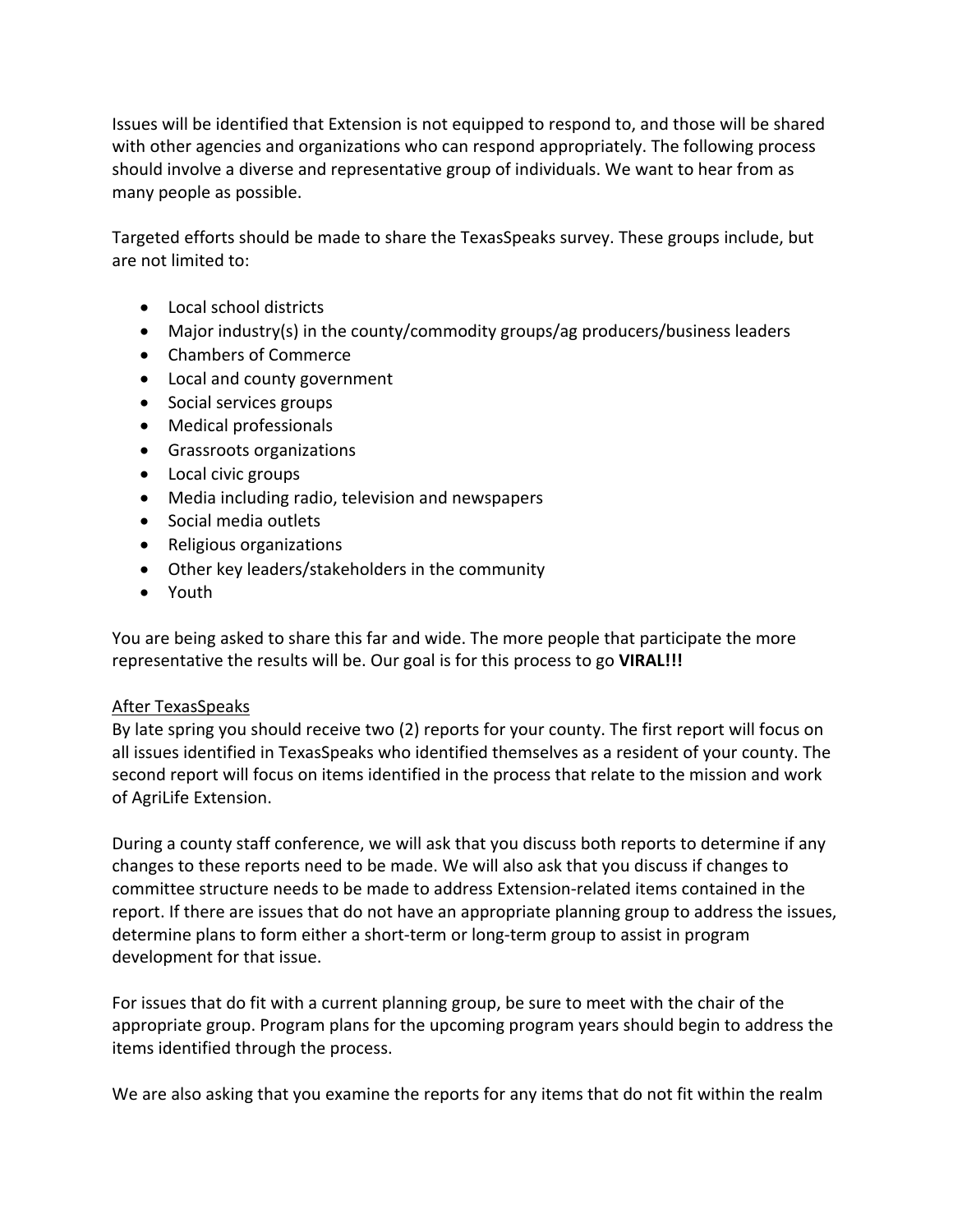of Extension expertise. If there are partners in the county that may have expertise in that area, please share the issue with that group. Non-Extension Issues will be aggregated on the state level and shared with appropriate agencies for their planning and staffing purposes.

The end result of this comprehensive process will be a set of critical items to guide the development of highly effective and relevant educational programs. Reviewing and taking action on this process is a total effort at the local, regional, and state levels. Teamwork among these levels is critical to the overall Extension program and helps in building an engaged clientele. The steps used to take action based on this process should be documented and communicated to all involved in the Extension program development process.

## **KEY MESSAGING POINTS**

## **Definition of TexasSpeaks**

> An online survey conducted by Texas A&M AgriLife Extension Service with the purpose of listening to Texas citizens as they identify the strengths and needs of their communities.

## **Goal of the Survey**

> Engage as many Texas citizens as possible to create the most accurate and helpful data to support Texas communities at both the state and local levels.

## **Key Aspects of the Survey**

- > Online
- > Anonymous
- > This survey is part of several efforts to identify and understand the issues facing Texas communities
- > Identifying relevant issues is fundamental to the program change model of Texas A&M AgriLife Extension Service
- > Takes approximately 10 minutes to complete
- > Includes an open feedback section for areas not listed within the survey
- > Includes an opportunity to elect to receive contact by the agency

# **What is Done with the Data?**

> Data from the survey will be aggregated at local levels and provided to local stakeholders. Additionally, statewide data will be aggregated and made available to state agencies and decision makers.

## **What this Survey does not do**

> Promise action on the part of Texas A&M AgriLife Extension Service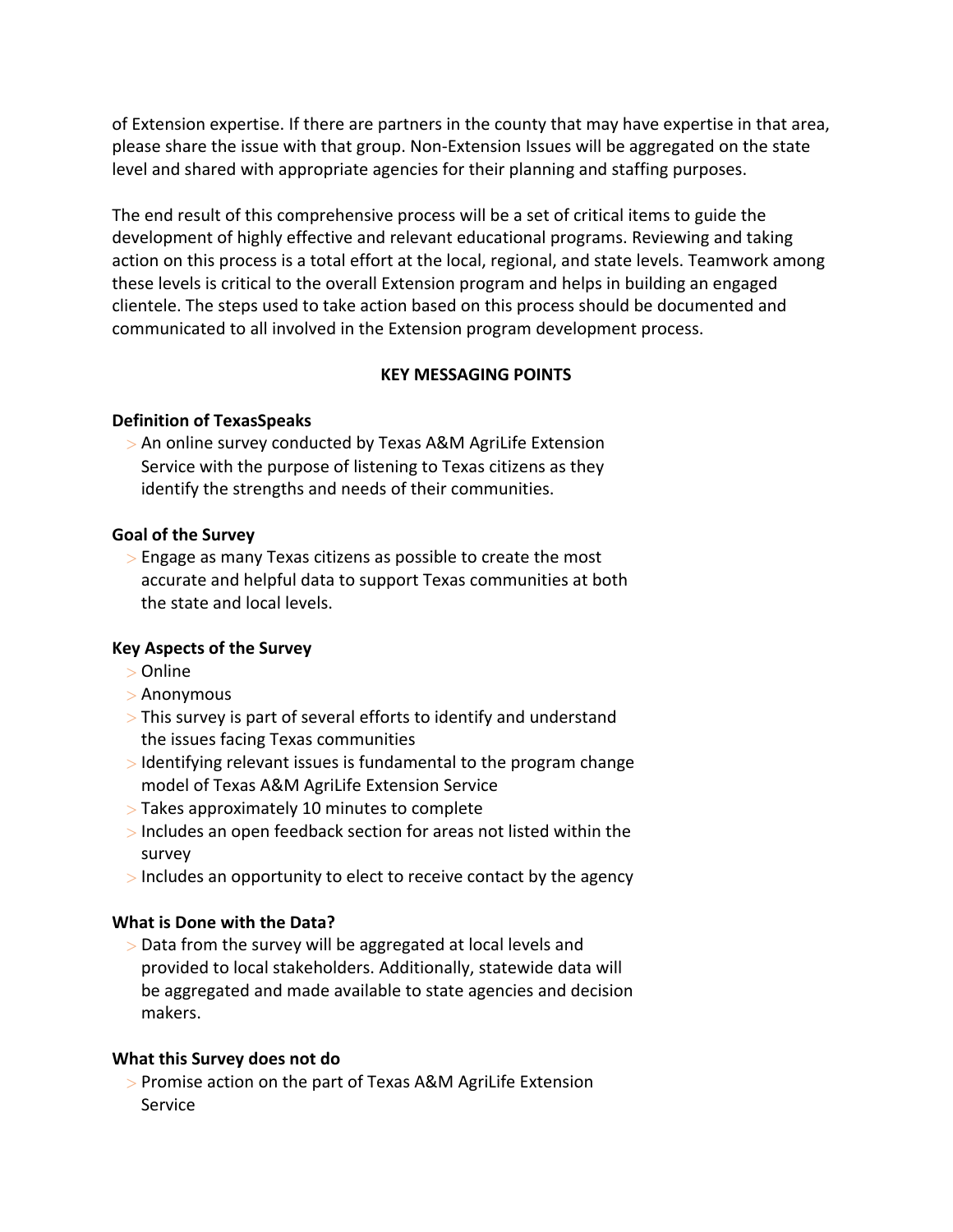- > Promise action on the part of any Texas governmental office of department
- > Provide personal information to any outside group or government agency

## **Historical Context of the Survey**

> Previously conducted in person and within each county. This online survey allows for greater engagement of Texas citizens that may have not been reached through previous methods. This new process still requires the support of Extension agents to engage with key stakeholders of their counties and encourage distribution of the survey through these relationships within their community. These outreach efforts are both historically relevant but also immediately necessary for the success and continued relationship building.

## **TexasSpeaks URL**

tx.ag/Dy5dvyl

**TexasSpeaks QR Code**

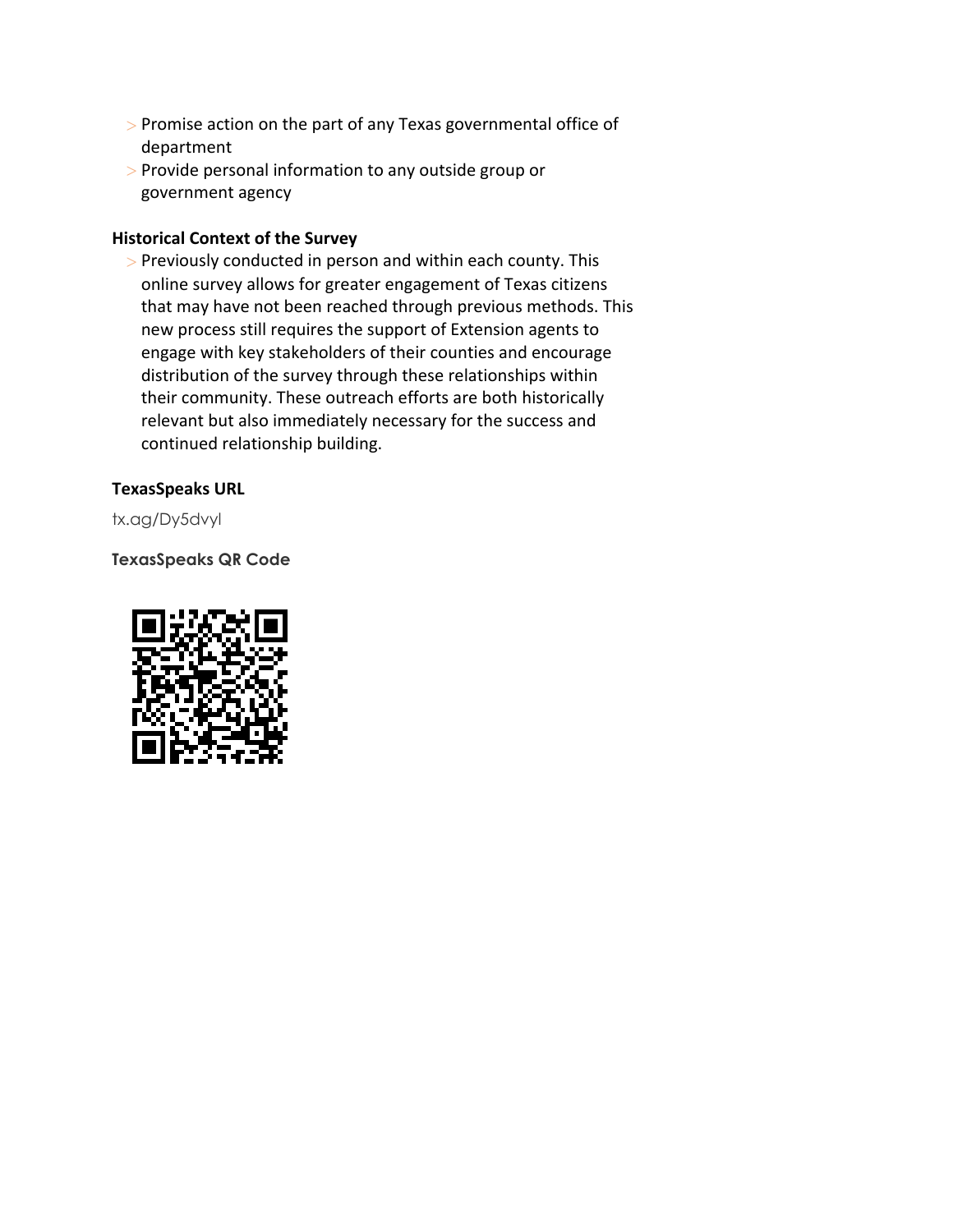#### **SAMPLE MATERIALS**

SAMPLE LETTER TO SHARE TexasSpeaks URL John Smith 123 County Road 456 Boondocks, Texas 123456

Dear Mr. Smith:

The Texas A&M AgriLife Extension Service has a rich history of providing educational programs that address the most critical issues in (county name) County. In order to make sure that the programs being planned for the future are on target we invite your participation in TexasSpeaks.

TexasSpeaks is a community assessment survey for citizens to identify the strengths and needs of their communities and is the first step to understanding timely resources that improve the lives of Texans.

Your opinion is highly valued in our community, so we hope you can provide your input share the TexasSpeaks community assessment widely. Our expectation is that the assessment will about 10 minutes to complete. We thank you for your time.

You can provide your input by going to the following URL or by scanning the QR code below.

## **TexasSpeaks URL**

tx.ag/Dy5dvyl

## **TexasSpeaks QR Code**



If you have any questions, please feel free to contact the Extension office at  $\qquad \qquad$ . Thank you very much for your involvement in this process.

Sincerely,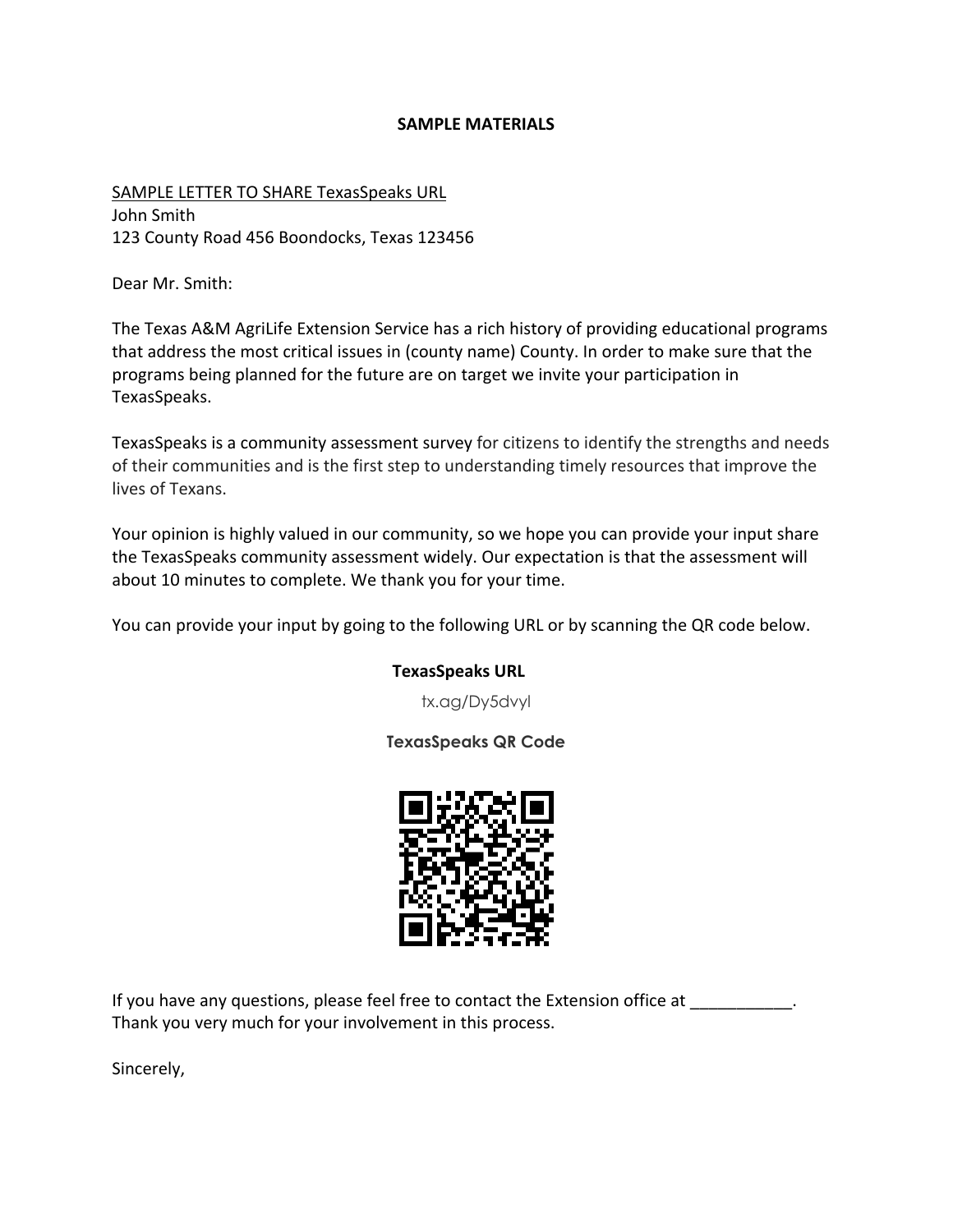Sally Jones County Extension Agent-FCS Texas A&M AgriLife Extension Service

Janie Brown Chairperson Green County Leadership Advisory Board

## SAMPLE NEWS COLUMN/NEWSLETTER STATEMENT

TexasSpeaks is being conducted in (county name) county and across the State of Texas to allow the citizens of Texas to provide their input on the assets and issues in their communities. Your local county office of the Texas A&M AgriLife Extension Service has a rich history of providing educational programs that address the most critical issues in the county and invites your participation in the TexasSpeaks process.

The AgriLife Extension highly values the opinions shared through the TexasSpeaks community assessment. The expectation is that the assessment will take about 10 minutes to complete.

The Texas A&M AgriLife Extension Service is a statewide network of professional educators, trained volunteers, and county offices. It reaches into every Texas county to address local priority needs and to extend the latest research to the people of Texas. Some of the major efforts are in mitigating drought impacts; conserving water use in homes, landscapes, and production agriculture; improving emergency management; enhancing food security; and protecting human health through education about diet, exercise, and disease prevention and management.

You can provide your input by going to the following URL or by scanning the QR code below.

# **TexasSpeaks URL**

tx.ag/Dy5dvyl

**TexasSpeaks QR Code**